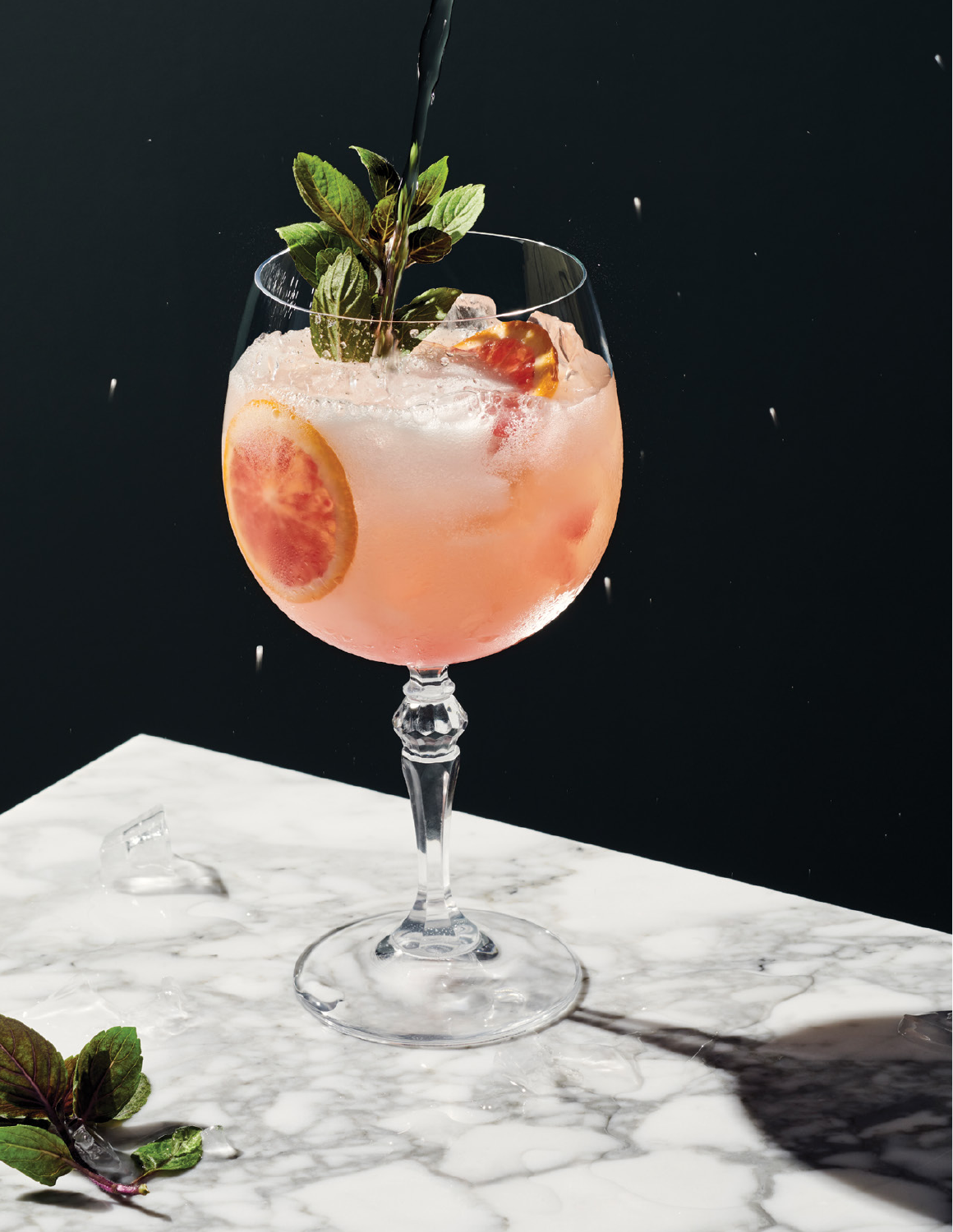# MCC

#### *classic, contemporary, creative*

Capturing the sophistication of the bygone classic cocktail era, the MCC Collection features uniquely designed glassware that is perfect for serving your favorite creative libation. With alluring designs, shapes and sizes, MCC is both stylish and elegant.

- functional and unique shapes
- elaborate etched designs
- trendy faceted stems
- dishwasher safe



#### *create a custom experience*

Etch your company's logo on your glassware for brand recognition while indicating the desired pour line for your staff's reference. Steelite International's 'laser-true' technology gives you the opportunity to create a unique addition to your tabletop and a cost-saving solution for your business.

**MCC** *your go-to glassware for classic cocktails* 

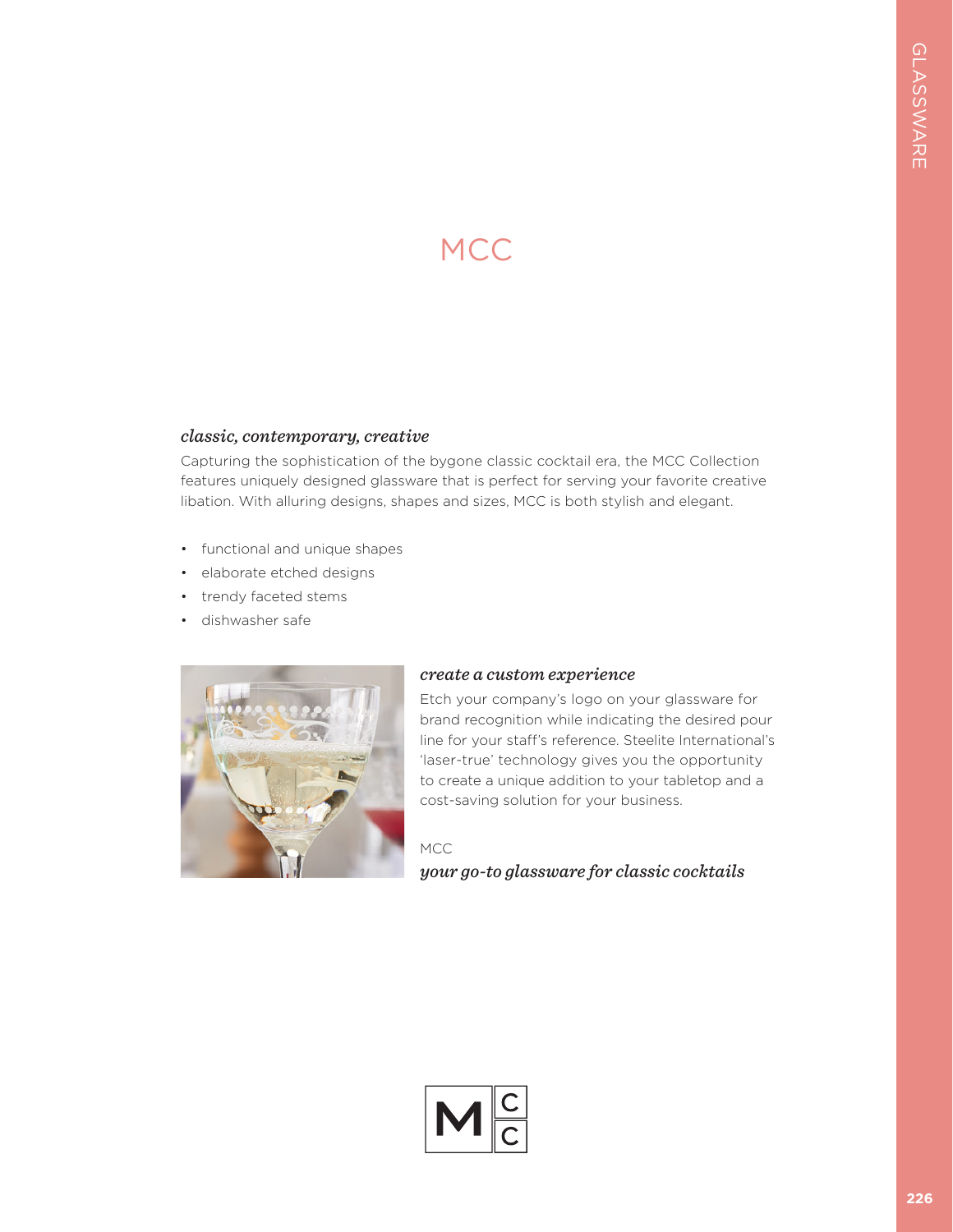# MCC *minners classic cocktails by rona*



#### *what's old is new once again*

New York club scenes of the 1930's and 40's evoke images of dapper men in tuxedos opening doors for their ladies dressed to the nines, long white gloves...a drink with friends. Steelite International and Rona recapture classic cocktail service from a bygone era with the Minners Classic Cocktail Collection.



**4854R186**  Fizz/Champagne (7 1/2 oz) H 8 1/4" M 3" T 2 5/8" B 2 3/8"



**4854R353**  Champagne Flute (6 oz) H 8 1/2" M 2 3/4"



**4854R187**  Sip Champagne Cordial (2 1/2 oz) H 4 3/8" M 2 3/4" T 2 5/8" B 2 3/8"



**4854R372**  Spirits Glass (8 3/4 oz) H 8 1/4" M 3" T 1 7/8" B 2 7/8"



**4854R354**  Martini/Cocktail (8 oz) H 5 3/4" M 3 3/4" T 3 3/4" B 2 7/8"



**4854RC354** 

H 5 3/4" M 3 3/4" T 3 3/4" B 2 7/8"

Diamond Cut Martini/Cocktail (8 oz)

T 2 1/8" B 2 3/4"



**4854R351**  Nick & Nora (5 1/2 oz) H 5 7/8" M 2 3/4" T 2 3/4" B 2 5/8"



**4854R352**  Paris Coupe Champagne (8 oz) H 5 1/8" M 3 5/8" T 3 3/8" B 2 7/8"



**4854R120**  Cocktail Glass (4 1/2 oz) H 5 1/4" M 2 3/4" T 2 3/4" B 2 3/8"